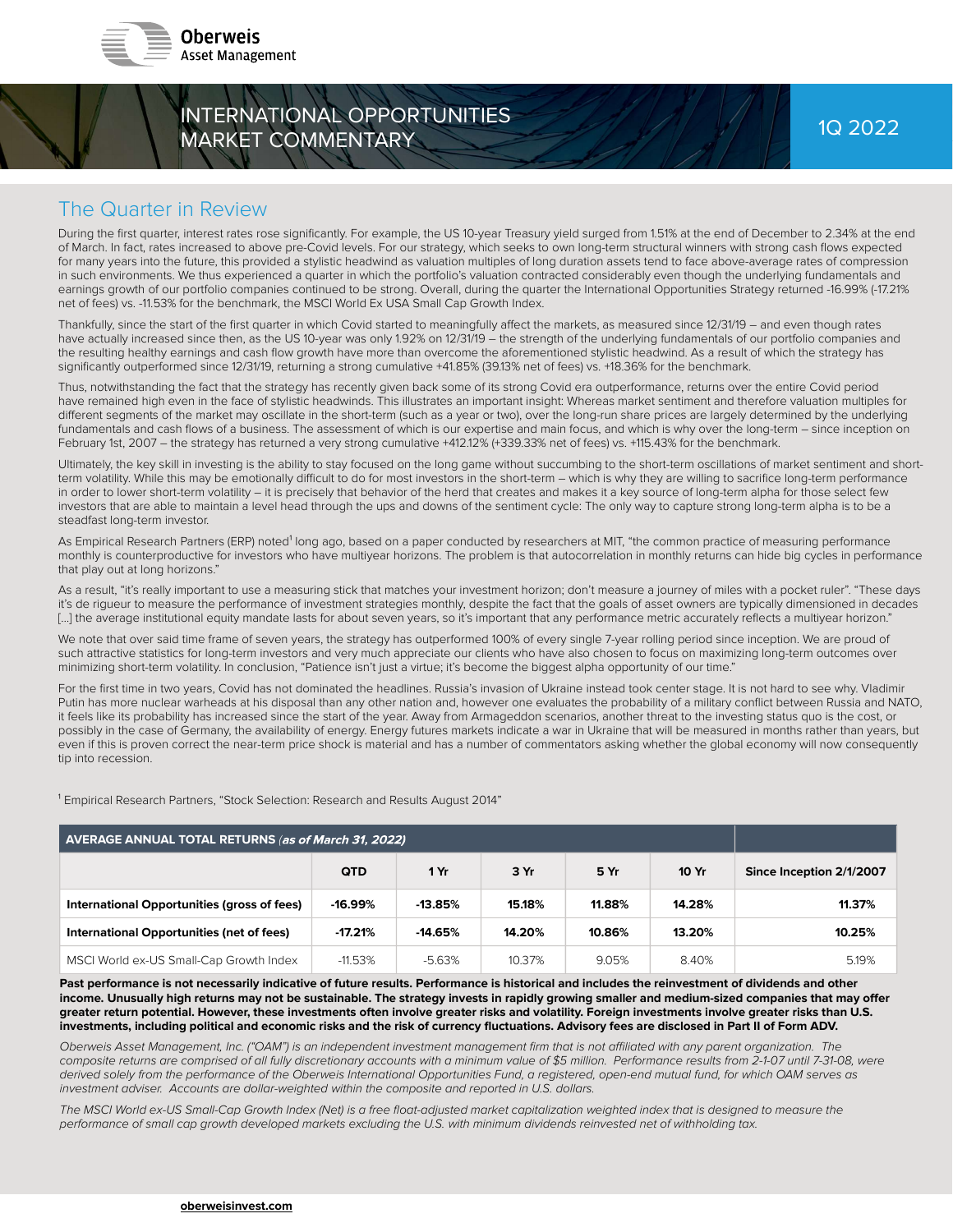

# INTERNATIONAL OPPORTUNITIES MARKET COMMENTARY

#### The Quarter in Review (continued)

Additionally, many of the underlying challenges in recent quarters have continued and are yet to show clear evidence of diminishing. Wage growth is the highest it has been in four decades, suggesting that inflationary pressures will remain for some time. The tightness of the US labor market is mirrored by tightness in the housing market with vacancy rates and inventories at or near all-time lows. Supply chain disruptions remain and do not appear to be coming to an end. In short, costs are going up and it is no surprise that longer-term yields increased over the quarter.

However, the strength of the global economy remains robust and the business cycle has in effect ensured that rising input costs have not as yet translated through as a cost squeeze in the aggregate (clearly this is not the case for all companies). On the contrary, the December quarter showed a majority of both companies expanding margins on a year-over-year basis as well as management teams expressing confi dence that cost pressures can continue to be passed on or mitigated in some way. In essence, thus far corporate revenue growth has outstripped costs.

Indeed, Empirical Research Partners<sup>2</sup> have done research on this topic, and have concluded that "for the market in aggregate the inflation pass-through so far has been impressive [...] One of the reasons for that is that top-line growth usually subsumes everything else. We took a look at seven decades of aggregate revenue and cost growth for the S&P 500 and found that when costs are rising revenues are usually rising faster still. After all, one firm's costs are another firm's top-line." "That's not to say we should be dismissive of cost pressures, but what we really care about isn't cost in isolation, it's the differential between revenue growth and cost growth." "We think the moral of the story is that it's easy to fixate on the cost line and forget that the top-line is usually the bigger determinant of what happens to margins." "Equities are more of an inflation pass-through than they're being given credit for."

### **Outlook**

We consider it likely that this dynamic continues throughout 2022. With labor markets tight, higher wages have the propensity to drive top-line growth in a system with high operating leverage. Moreover, consumer savings coming out of the pandemic remain high, providing a potentially powerful tailwind to economic activity. However, as of April 11th, the U.S. 10-year yield sits at 2.78% and the average 30-year fixed-rate mortgage at 5.06% is over 11/2 points above the rate embedded in the stock of mortgage debt outstanding; in percentage terms this differential is the widest in 40 years. Likewise, housing affordability is close to the worst level since the financial crisis. The collective implication of these points is that rates may be close to a level that leads to a deceleration in the U.S. and (by extension) developed world economy. Indeed, the yield curve has inverted, a clear sign that the market expects the tightening schedule telegraphed by the Fed to eventually have an impact.

If the economic consequences of the Ukraine crisis prove to be short-term, we expect the market to return its focus to inflation and the rate sensitivity of the economy. Per the above there are countervailing forces in play: the consumer is in a strong position and the underpinnings of the current wage growth are clear, while we have reached a long rate in the U.S. that can reasonably be expected to produce a slowdown in the economy, with housing the primary channel through which that might occur.

Whether this argues for a "growth" or "value" tilt to the portfolio may be an interesting discussion, but it is not our primary concern. We continue to look for companies whose fundamental earnings power is under-appreciated by the market. Irrespective of what happens with inflation and interest rates, over any meaningful time periods for long-term investors share prices will be substantially determined by the fundamental performance of companies, which, as mentioned, is our expertise and main focus. After a quarter during which fundamentals and earnings continued to increase while multiples compressed, the portfolio's valuation certainly looks attractive to us for the expected long-term growth.

In essence, in recent months investor capital has poured aggressively into resources, banks and energy sectors, perceived to be beneficiaries of higher inflation. Our strategy has always had less exposure to these low-growth, highly cyclical (and therefore fundamentally more risky) and capital-intensive companies, preferring to concentrate the strategy's capital in high quality, smaller companies that have superior growth prospects and high returns on capital at scale, underpinned by competitive advantages and attractive business models. Recent market value declines imply that our companies are now far less valuable than they were just three months ago, despite their earnings power remaining strong. We have no doubt these precipitous declines will not prove to be reflective of long-term, intrinsic value. Accordingly, we have not exited any key positions. Periods of temporary underperformance are an unavoidable part of high conviction investing, and based on our long-term track record, we have high conviction that our strategy will continue to deliver outsized compounded returns over the long-term.

There is no doubt that fear and uncertainty in markets are currently at elevated levels. All one has to do is turn on the news to understand why. In times like this, staying invested can feel uncomfortable, especially if the market value of one's investment has declined in the short-term – even when it is up considerably over both the medium and long-term. Yet, short-term focus and "stopping out when the going gets tough is alpha-destructive in the long-run"<sup>3</sup>.

Although of course it would be silly to say that a strategy has a tough going when it has delivered fantastic absolute and relative performance over the last 24 months, returning a cumulative +87.02% (+83.97% net of fees) vs. +58.08% for the index; when it has, as of the end of the quarter, beaten its benchmark over every single multiyear horizon – such as 2-year, 3-year, 4-year, etc. all the way up to 15-year and since-inception; when it ranks in the top quintile of its peer group on a 3-year, 5-year, 7-year, 10-year and since-inception ("15 years) basis; and lastly, it is the #1 top-performing strategy in the entire asset class of all international small-cap value, core and growth managers since inception<sup>4</sup>.

Finally, the upside of this current fear and consensus negativity is that many companies, especially in our sweet spot of structural growth, are presenting very attractive buying opportunities. These situations serve as a good reminder that for long-term investors, short-term market volatility can lead to wonderful opportunities to acquire companies at even more compelling valuations. Over the strategy's existence, we have been in such situations before, every time they were temporary, and every single time the strategy delivered strong long-term returns afterwards.

- ² Empirical Research Partners, "Portfolio Strategy February 2022"
- <sup>3</sup> Empirical Research Partners, "Portfolio Strategy March 2015"

<sup>4</sup> Based on data submitted to eVestment as of 4/11/2022. eVestment provides third party databases, including the institutional investment database from which the presented information was extracted. Over 4,500 firms actively submit data to eVestment. No representation or warranty is made by Oberweis Asset Management, Inc. ("OAM") as to the validity and appropriateness of the eVestment rating. eVestment ratings should not be viewed as representative of the experience of other investors and is no guarantee of future performance. OAM pays a subscription fee for services to eVestment.